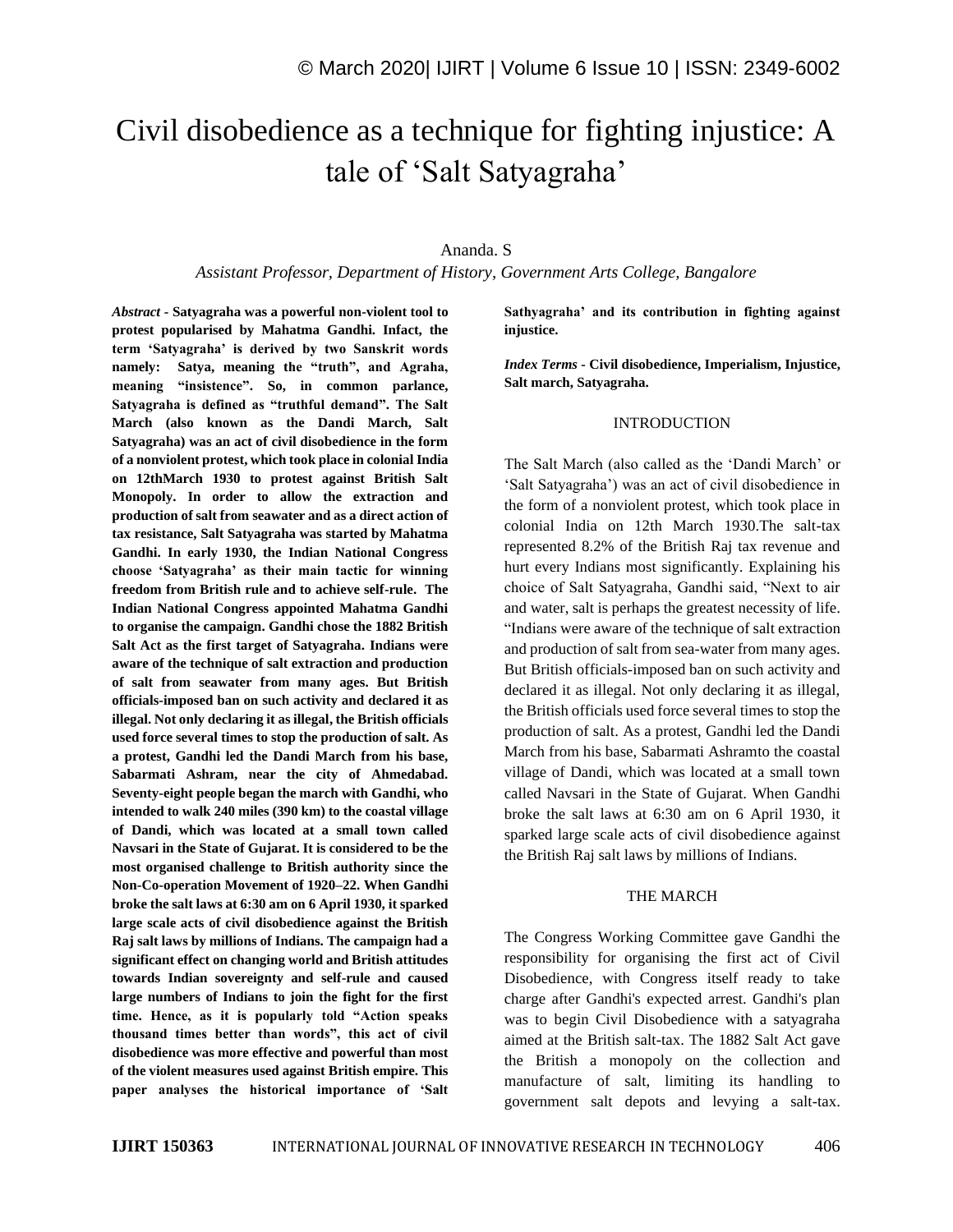Violation of the Salt Act was a criminal offence. Even though salt was freely available to those living on the coast (by evaporation of sea water), Indians were forced to purchase it from the colonial government. For the march, Gandhi wanted the strictest discipline and adherence to satyagraha and ahimsa. For that reason, he recruited the marchers not from Congress Party members, but from the residents of his own ashram, who were trained in Gandhi's strict standards of discipline. The 24-day march would pass through 4 districts and 48 villages. The route of the march, along with each evening's stopping place, was planned based on recruitment potential, past contacts, and timing. Gandhi sent scouts to each village ahead of the march so he could plan his talks at each resting place, based on the needs of the local residents. Events at each village were scheduled and publicised in Indian and foreign press. The eve of the march brought thousands of Indians to Sabarmati to hear Gandhi speak at the regular evening prayer. The Salt March was also called the "White Flowing River" because all the people were joining the procession wearing white Khadi. Gandhi gave interviews and wrote articles along the way. Foreign journalists and three Bombay cinema companies shooting newsreel footage turned Gandhi into a household name in Europe and America (at the end of 1930, Time magazine made him, "Man of the Year"). The New York Times wrote almost daily about the Salt March, including two front page articles on 6thand 7thApril. Near the end of the march, Gandhi declared, "I want world sympathy in this battle of right against might."

## AFTERMATH EFFECTS

After making salt at Dandi, Gandhi continued southward along the coast, producing salt, and addressing meetings on the way. The Congress Party planned to stage a satyagraha at the Dharasana Salt Works, 25 miles south of Dandi. However, Gandhi was arrested on the midnight of 4–5thMay 1930, just days before the planned action at Dharasana. The Dandi March and the ensuing Dharasana Satyagraha drew worldwide attention to the Indian independence movement through extensive newspaper and newsreel coverage. The satyagraha against the salt-tax continued for almost a year, ending with Gandhi's release from jail and negotiations with Viceroy Lord Irwin at the Second Round Table Conference. Over 80,000 Indians were jailed as a result of the Salt Satyagraha. The satyagraha teachings of Gandhi and the march to Dandi had a significant influence on American activists Martin Luther King, Jr., James Bevel, and others during the movement for civil rights for blacks and other minority groups in the 1960s. Therefore, the salt satyagraha is an important historical event, not only from Indian independence but it directly, indirectly influenced the world and proved the fact that non-violence is the most powerful tool to fight against injustice caused. Violent measures adopted to retaliate violence, would trigger further enemity and hatred. Hence, when every alternative person is perceived as enemy and murderer, there will be no such word as neighbourer. Therefore, it was an empirical learning experience for not only India, but also to the world. What started as a small ignition slowly took the shape of a wildfire and ended up in declaring 'PoornaSwaraj', which translates into 'Complete freedom'. Grandhi in one of his speech says and I quote "We believe that it is the inalienable right of the Indian people, as of any other people, to have freedom and to enjoy the fruits of their toil and have the necessities of life, so that they may have full opportunities of growth. We believe also that if any government deprives a people of these rights and oppresses them, the people have a further right to alter it or abolish it. The British Government in India has not only deprived the Indian people of their freedom but has based itself on the exploitation of the masses and has ruined India economically, politically, culturally, and spiritually. We believe therefore, that India must sever the British connection and attain PurnaSwaraj or complete sovereignty and selfrule". Gandhi also saw an inviolable connection between the means and the end as there is between the "seed and the tree." He wrote, "If the means employed are impure, the change will not be in the direction of progress but very likely in the opposite. Only a change brought about in our political condition by pure means can lead to real progress". Civil disobedience and nonviolence were so powerful that, Pandit Jawaharlal Nehru, told "The pledge of satyagraha laid stress on nonviolence, which was the very basis of the Civil Disobedience campaign. He warned that only those who were convinced of the efficacy of that method either as a creed or as a policy in the present circumstances of the country, should take the pledge. He opined that nonviolence was not a convenient